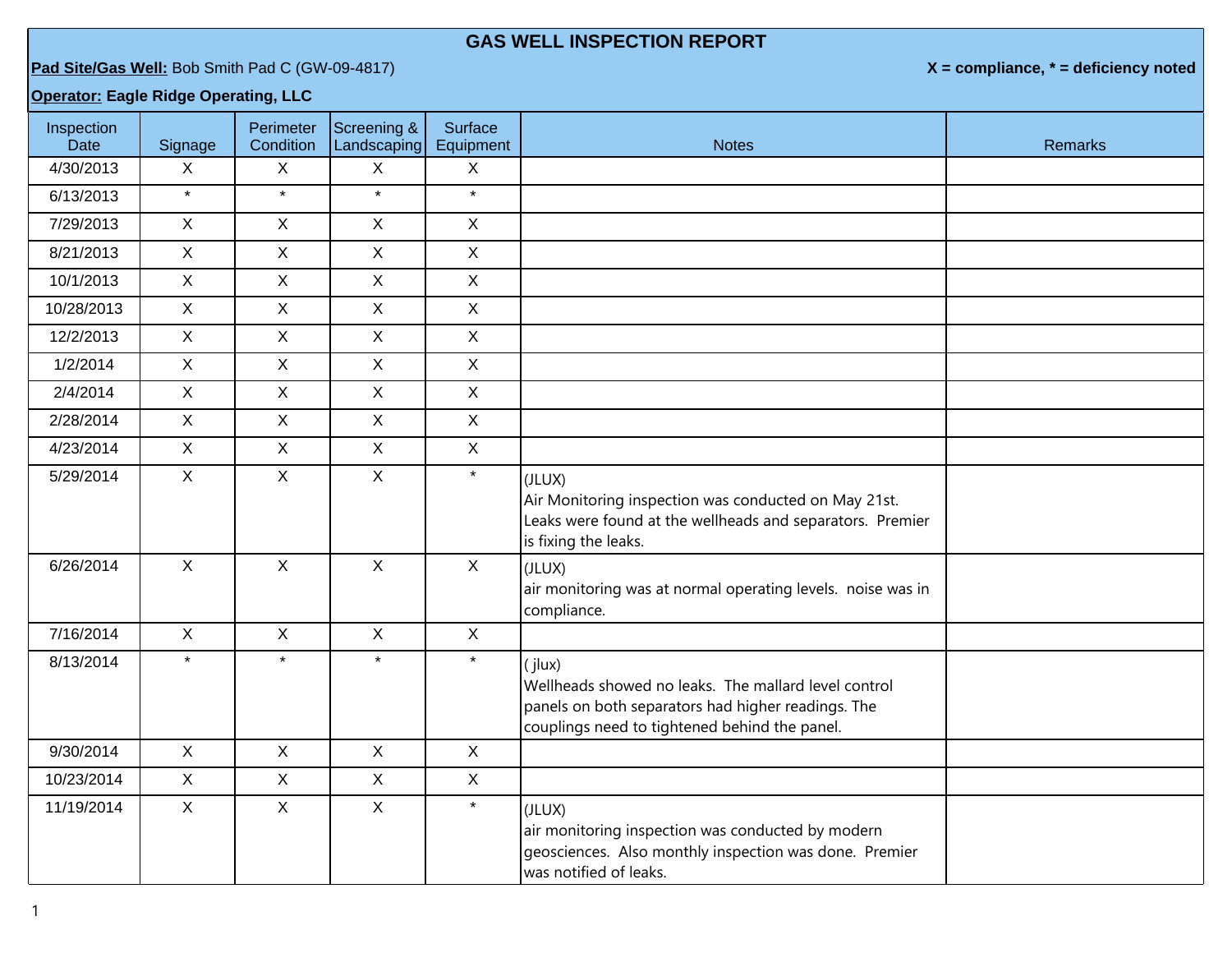| 11/19/2014 |              |              |              |              | (JLUX)<br>air monitoring inspection was conducted by modern<br>geosciences. Leaks were found at separators and wellheads.<br>Premier was notified of the leaks.                                                                                                                                                                                                                                                                                                                                                                                                                                                                                                                                                                                 |  |
|------------|--------------|--------------|--------------|--------------|-------------------------------------------------------------------------------------------------------------------------------------------------------------------------------------------------------------------------------------------------------------------------------------------------------------------------------------------------------------------------------------------------------------------------------------------------------------------------------------------------------------------------------------------------------------------------------------------------------------------------------------------------------------------------------------------------------------------------------------------------|--|
| 12/9/2014  | $\mathsf{X}$ | $\star$      | $\mathsf{X}$ | $\mathsf{X}$ | (JLUX)<br>the leaks were fixed by Premier. the readings were below 1%<br>at the mallard boxes and low bleed valves during the time<br>of the re-inspection. no other leaks were found on site.                                                                                                                                                                                                                                                                                                                                                                                                                                                                                                                                                  |  |
| 12/29/2014 | $\sf X$      | $\mathsf{X}$ | X            | $\mathsf{X}$ | (JLUX)<br>A temporary gas lift compressor was installed today at the<br>bob smith c pad. The compressor will be hooked up but will<br>not be turnedon until tomorrow. Ambient noise test was<br>conducted on Saturday before the compressor was installed.<br>The sound walls will be installed after they complete the<br>install of the compressor. Another noise test will be done<br>after the sound walls are up and the compressor is running.<br>They are hoping the compressor will be on location for 3-4<br>days to help the well kick back on.                                                                                                                                                                                       |  |
| 1/19/2015  | $\mathsf{X}$ | $\mathsf{X}$ | X            | $\mathsf{X}$ |                                                                                                                                                                                                                                                                                                                                                                                                                                                                                                                                                                                                                                                                                                                                                 |  |
| 1/21/2015  | $\mathsf{X}$ | X            | X            | $\mathsf{X}$ |                                                                                                                                                                                                                                                                                                                                                                                                                                                                                                                                                                                                                                                                                                                                                 |  |
| 2/19/2015  | $\mathsf{X}$ | $\mathsf{X}$ | $\mathsf{X}$ | $\mathsf{X}$ | (JLUX)<br>No leaks found. the temp compressor is still on location.                                                                                                                                                                                                                                                                                                                                                                                                                                                                                                                                                                                                                                                                             |  |
| 3/23/2015  | $\mathsf{X}$ | $\mathsf{X}$ | $\mathsf{X}$ | $\mathsf{X}$ | (JLUX)<br>temp compressor onsite. part of fence around the wellheads<br>is down. operator knows of fence. no leaks.                                                                                                                                                                                                                                                                                                                                                                                                                                                                                                                                                                                                                             |  |
| 4/6/2015   | $\mathsf{X}$ | $\mathsf{X}$ | $\mathsf{X}$ | $\mathsf{X}$ | (JLUX)<br>work over rig on location pulling tubing out of hole. they<br>started on Thursday. the work over rig took two weeks to<br>work over this well. weather delayed some work. they were<br>not able to get the packer out of the hole. the tubing was<br>pulled and debris got stuck down hole. they tried to get<br>whatever was blocking the hole by fishing it out but that was<br>not successful. They put in production tubing and new gas<br>lift valves. Attached the wellhead and rigged down. left on<br>Friday morning. they uses a swab unit on friday and pulled<br>70 barrels of water from well. the well is not circulating like<br>it should. the compressor wasn't running when i went out<br>there on Monday afternoon. |  |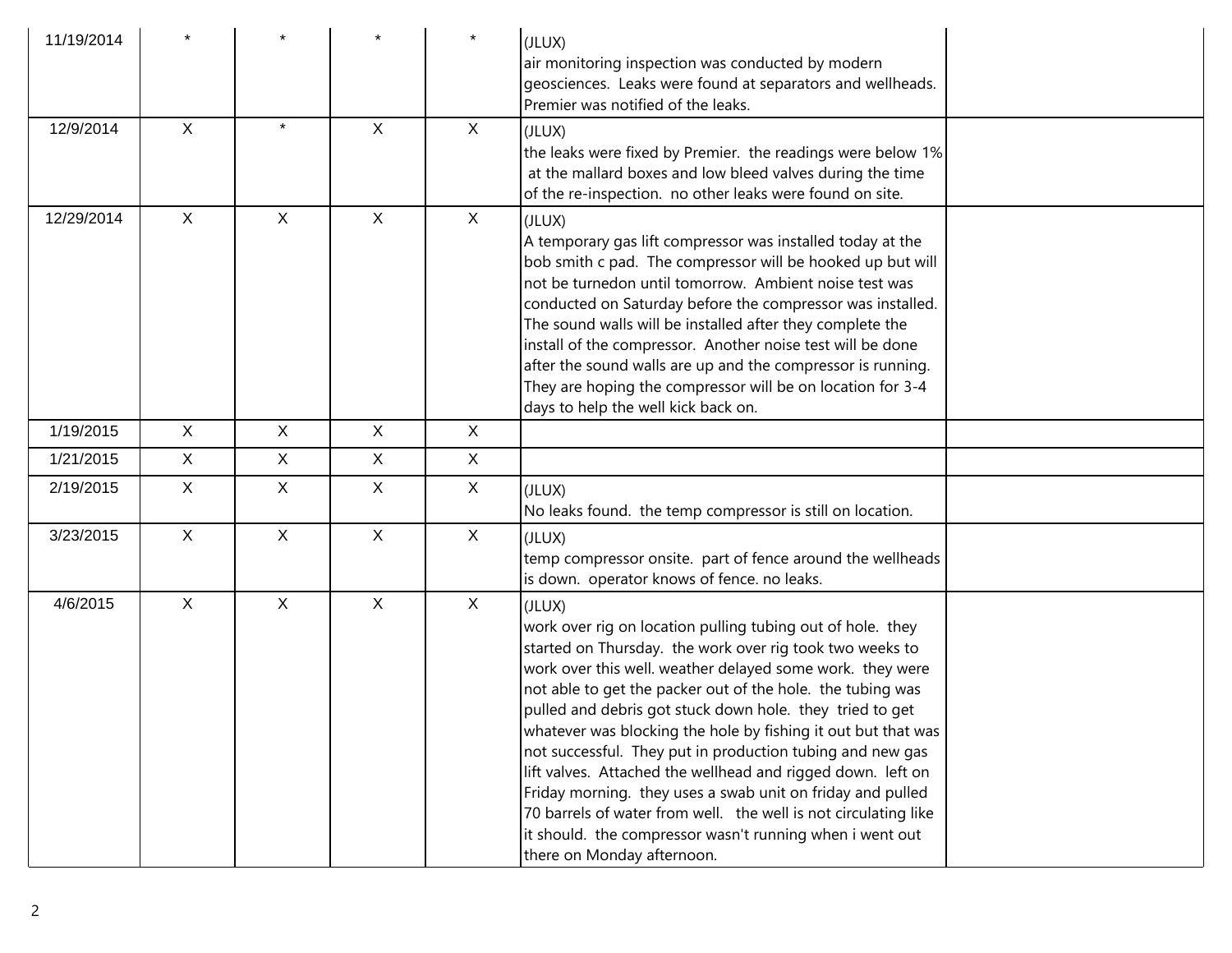| 4/16/2015  |              |                |              | $\star$      | (JLUX)<br>They put in production tubing and new gas lift valves.<br>Attached the wellhead and rigged down. left on Friday<br>morning. they uses a swab unit on friday and pulled 70<br>barrels of water from well            |  |
|------------|--------------|----------------|--------------|--------------|------------------------------------------------------------------------------------------------------------------------------------------------------------------------------------------------------------------------------|--|
| 5/21/2015  | $\sf X$      | $\mathsf{X}$   | $\mathsf{X}$ | X            | (JLUX)<br>Temporary Compressor on site.                                                                                                                                                                                      |  |
| 6/18/2015  | $\sf X$      | X              | X            | X            | (JLUX)<br>air monitoring inspections were conducted by Modern<br>Geosciences today. Leaks were found at the mallard boxes<br>and bleed valves. operator was notified.                                                        |  |
| 6/26/2015  | $\mathsf{X}$ | $\mathsf{X}$   | $\mathsf{X}$ | X            | (JLUX)<br>water truck on site. reinspection done. no leaks                                                                                                                                                                   |  |
| 7/23/2015  | $\mathsf{X}$ | $\star$        | $\mathsf{X}$ | X            |                                                                                                                                                                                                                              |  |
| 8/17/2015  | X            | X              | X            | X            | (JLUX)<br>Principle has finished the roof on the compressor building.<br>They were painted the bottom supports and adding trim to<br>the inside. temporary compressor has been removed from<br>site. No wind sock. No leaks. |  |
| 9/22/2015  | $\mathsf{X}$ | $\mathsf{X}$   | $\mathsf{X}$ | $\mathsf{X}$ |                                                                                                                                                                                                                              |  |
| 10/9/2015  | $\mathsf{X}$ | $\mathsf{X}$   | $\mathsf{X}$ | $\mathsf{X}$ |                                                                                                                                                                                                                              |  |
| 10/26/2015 | $\mathsf X$  | $\pmb{\times}$ | $\mathsf{X}$ | $\mathsf X$  |                                                                                                                                                                                                                              |  |
| 11/24/2015 | $\star$      | $\star$        | $\star$      | $\star$      |                                                                                                                                                                                                                              |  |
| 12/17/2015 | $\star$      | $\star$        | $\star$      | $\star$      | (JLUX)<br>Air monitoring inspections with Modern Geosciences today.<br>Leaks found at wellheads and separators. Notified operator<br>of issues.                                                                              |  |
| 1/13/2016  |              | $\star$        | $\star$      | $\star$      | (JLUX)<br>re-inspection done. no issues on site.                                                                                                                                                                             |  |
| 1/27/2016  | $\star$      | $\star$        | $\star$      | $\star$      |                                                                                                                                                                                                                              |  |
| 2/19/2016  | X            | X              | $\mathsf{X}$ | X            |                                                                                                                                                                                                                              |  |
| 3/16/2016  | X            | X              | $\mathsf{X}$ | X            | (JLUX)<br>some of the gas well signs are down and the wind sock<br>needs to be replaced.                                                                                                                                     |  |
| 4/14/2016  | $\star$      | $\star$        | $\star$      | $\star$      |                                                                                                                                                                                                                              |  |
| 5/13/2016  | $\star$      | $\star$        | $\star$      | $\star$      |                                                                                                                                                                                                                              |  |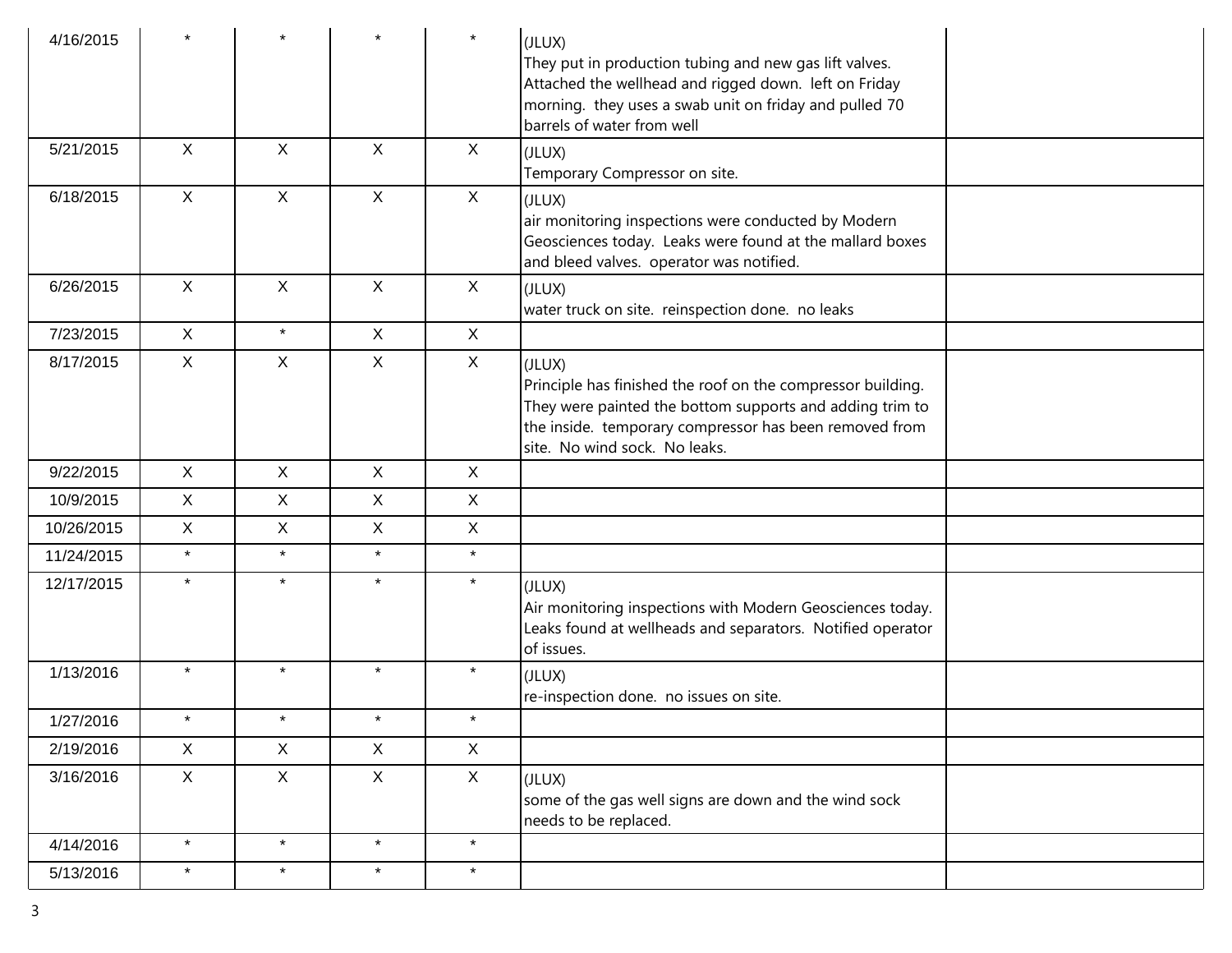| 5/25/2016  | $\star$      | $\star$ | $\star$      | $\star$ |                                                                                                                                                                                                                    |
|------------|--------------|---------|--------------|---------|--------------------------------------------------------------------------------------------------------------------------------------------------------------------------------------------------------------------|
| 6/22/2016  | $\star$      | $\star$ | $\star$      | $\star$ | (JLUX)<br>Air monitoring inspections with modern geosciences today.<br>Leaks were found at separators. NORM at tanks. Water<br>pump was on pumping water out of containment. turned it<br>off after water was low. |
| 7/11/2016  | $\star$      | $\star$ | $\star$      | $\star$ | (JLUX)<br>re-inspection done. no leaks                                                                                                                                                                             |
| 7/25/2016  | $\star$      | $\star$ | $\star$      | $\star$ |                                                                                                                                                                                                                    |
| 8/16/2016  | $\star$      | $\star$ | $\star$      | $\star$ | (JLUX)<br>a maint. crew was working on the compressor onsite.                                                                                                                                                      |
| 8/25/2016  | $\star$      | $\star$ | $\star$      | $\star$ |                                                                                                                                                                                                                    |
| 8/30/2016  | $\star$      | $\star$ | $\star$      | $\star$ | (JLUX)<br>A maint man was out on location working on the<br>compressor. no issues                                                                                                                                  |
| 9/22/2016  | $\star$      | $\star$ | $\star$      | $\star$ | (JLUX)<br>conducted a noise reading at the site today and inspection.                                                                                                                                              |
| 10/11/2016 | $\star$      | $\star$ | $\star$      | $\star$ |                                                                                                                                                                                                                    |
| 10/24/2016 | $\star$      | $\star$ | $\star$      | $\star$ | (JLUX)<br>took noise reading today. In compliance.                                                                                                                                                                 |
| 11/9/2016  | $\star$      | $\star$ | $\star$      | $\star$ | (JLUX)<br>conducted inspection.                                                                                                                                                                                    |
| 11/22/2016 | $\star$      | $\star$ | $\star$      | $\star$ | (JLUX)<br>no issues on site.                                                                                                                                                                                       |
| 12/12/2016 | $\mathsf{X}$ | X       | $\mathsf{X}$ | $\star$ | (JLUX)<br>air monitoring inspection was conducted by Modern<br>Geosciences. Leaks were found at separators. leaks were<br>tagged. operator was notified.                                                           |
| 12/15/2016 | $\star$      | $\star$ | $\star$      | $\star$ | (JLUX)<br>reinspection done on site. the operator has fixed the leaks<br>at separators.                                                                                                                            |
| 1/12/2017  | $\star$      | $\star$ | $\star$      | $\star$ | (JLUX)<br>no issues found.                                                                                                                                                                                         |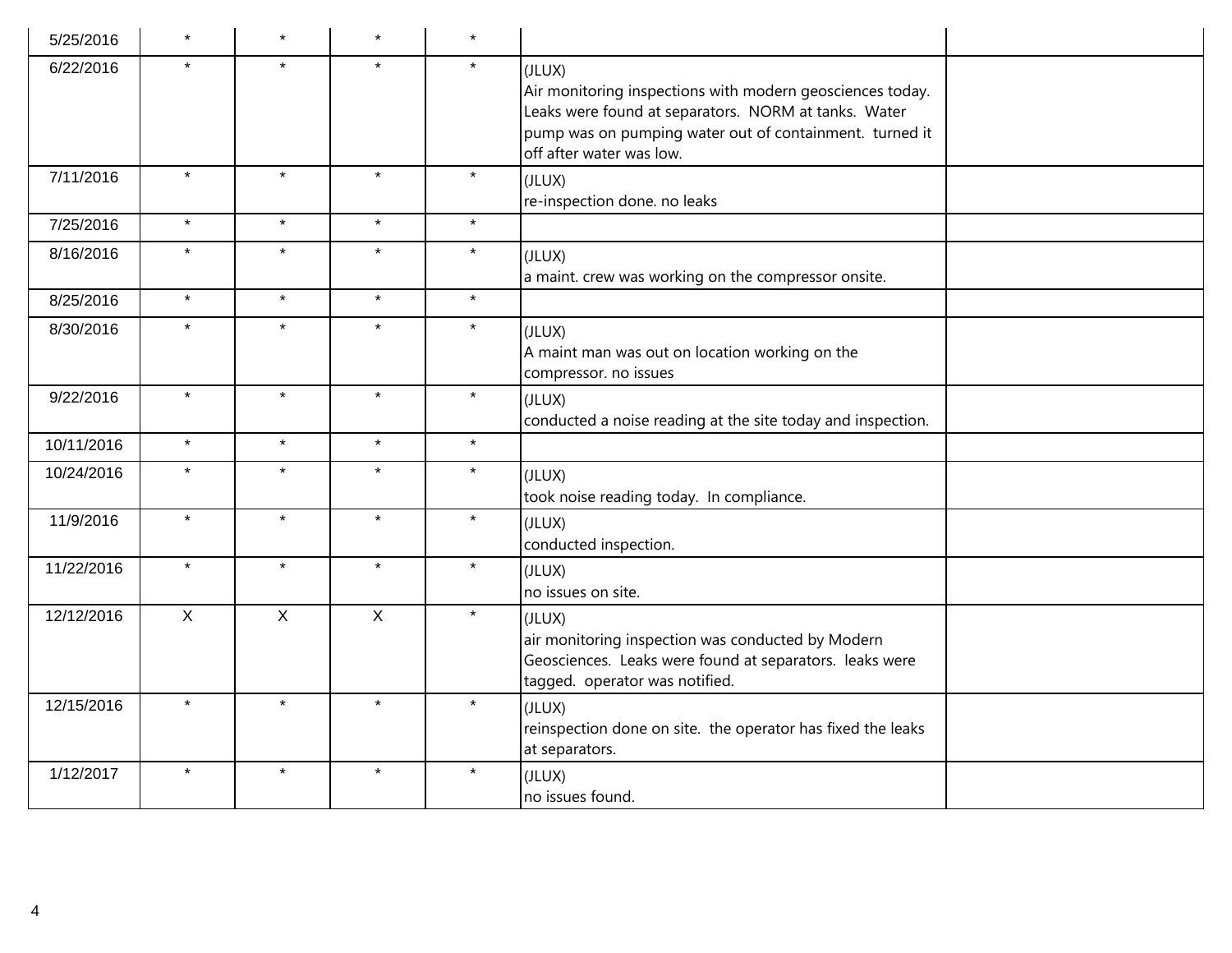| 1/30/2017  |         |         |         | $\star$ | (JLUX)<br>a pin hole leak found in piping inside containment area (in<br>front of tanks). purity water truck and truck pusher were<br>there during inspection. chem truck onsite checking fluids at<br>compressor. i called operator and they will have someone<br>out there to fix the leak in pipe. |
|------------|---------|---------|---------|---------|-------------------------------------------------------------------------------------------------------------------------------------------------------------------------------------------------------------------------------------------------------------------------------------------------------|
| 2/7/2017   | $\star$ | $\star$ | $\star$ | $\star$ | (JLUX)<br>fixed leaking pipe at tanks.                                                                                                                                                                                                                                                                |
| 2/15/2017  | $\star$ | $\star$ | $\star$ | $\star$ | (JLUX)<br>water truck on location                                                                                                                                                                                                                                                                     |
| 2/22/2017  | $\star$ | $\star$ | $\star$ | $\star$ | (JLUX)<br>no issues on site                                                                                                                                                                                                                                                                           |
| 3/15/2017  | $\star$ | $\star$ | $\star$ | $\star$ | (JLUX)<br>no issues.                                                                                                                                                                                                                                                                                  |
| 4/10/2017  | $\star$ | $\star$ | $\star$ | $\star$ | (JLUX)<br>no issues                                                                                                                                                                                                                                                                                   |
| 4/25/2017  | $\star$ | $\star$ | $\star$ | $\star$ |                                                                                                                                                                                                                                                                                                       |
| 5/25/2017  | $\star$ | $\star$ | $\star$ | $\star$ |                                                                                                                                                                                                                                                                                                       |
| 6/14/2017  | $\star$ | $\star$ | $\star$ | $\star$ |                                                                                                                                                                                                                                                                                                       |
| 6/27/2017  | $\star$ | $\star$ | $\star$ | $\star$ | (JLUX)<br>air monitoring inspections today with Modern Geosciences.<br>leaks were found at separators. operator was notified.                                                                                                                                                                         |
| 7/11/2017  | $\star$ | $\star$ | $\star$ | $\star$ | (JLUX)<br>reinspection done. no leaks found.                                                                                                                                                                                                                                                          |
| 7/27/2017  | $\star$ | $\star$ | $\star$ | $\star$ |                                                                                                                                                                                                                                                                                                       |
| 8/10/2017  | $\star$ | $\star$ | $\star$ | $\star$ | (JLUX)<br>no issues.                                                                                                                                                                                                                                                                                  |
| 8/18/2017  | $\star$ | $\star$ | $\star$ | $\star$ |                                                                                                                                                                                                                                                                                                       |
| 9/14/2017  | $\star$ | $\star$ | $\star$ | $\star$ | (JLUX)<br>compressor work being done today. no issues.                                                                                                                                                                                                                                                |
| 10/23/2017 | $\star$ | $\star$ | $\star$ | $\star$ | (JLUX)<br>conducted inspection. no issues on site.                                                                                                                                                                                                                                                    |
| 10/27/2017 | $\star$ | $\star$ | $\star$ | $\star$ |                                                                                                                                                                                                                                                                                                       |
| 11/16/2017 | $\star$ | $\star$ | $\star$ | $\star$ | (JLUX)<br>no issues on site.                                                                                                                                                                                                                                                                          |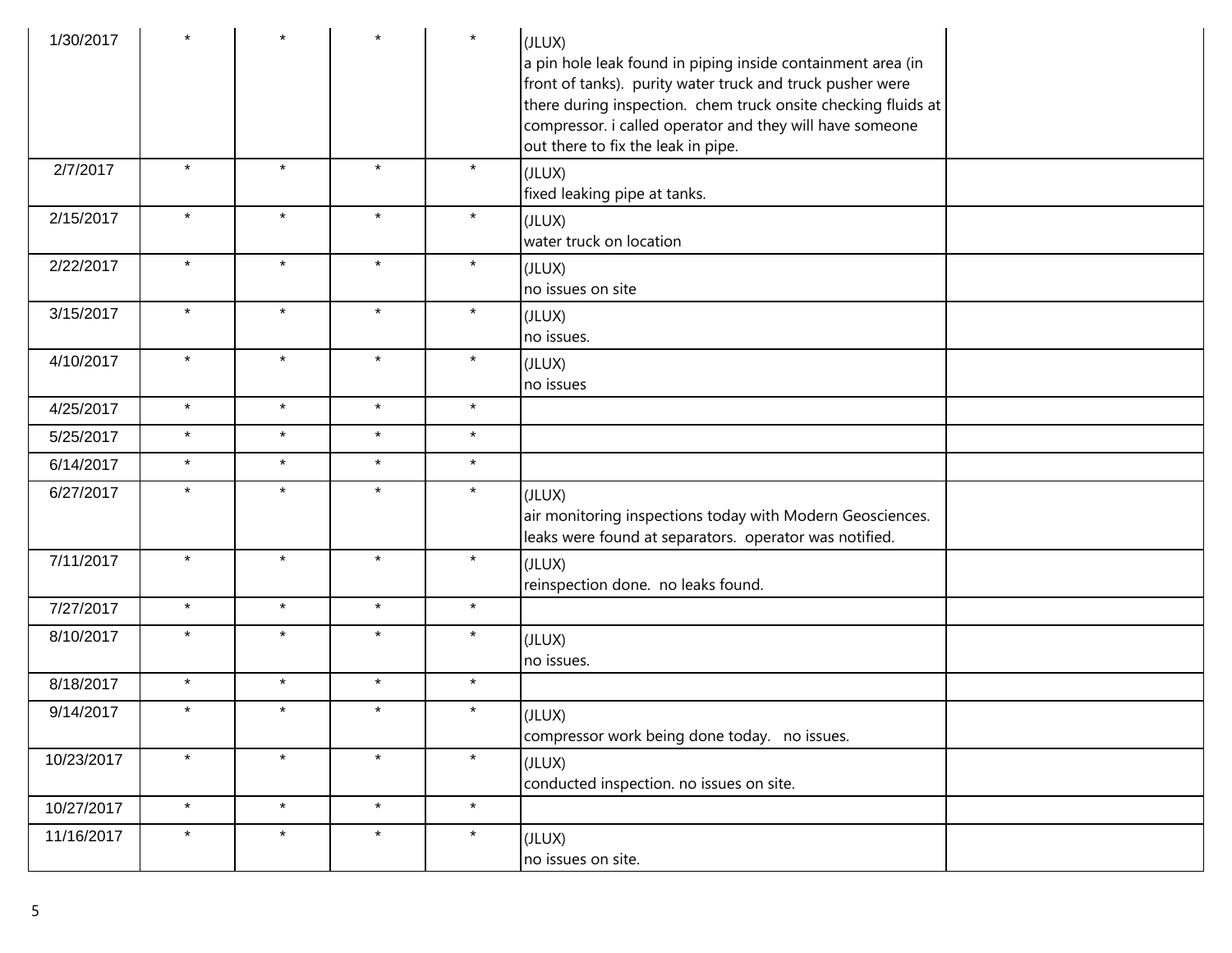| 11/20/2017 |              |              |              | $\star$      | (JLUX)<br>conducted monthly inspection. There were no issues on site.<br>the operator cleared some areas around the pad and stored<br>the dirt on site. they will put the dirt back            |  |
|------------|--------------|--------------|--------------|--------------|------------------------------------------------------------------------------------------------------------------------------------------------------------------------------------------------|--|
| 12/5/2017  | $\star$      | $\star$      | $\star$      | $\star$      | (JLUX)<br>water truck on location.                                                                                                                                                             |  |
|            |              |              |              |              | (JLUX)<br>a car is stored on pad site that should not be there. I<br>contacted the operator about it.                                                                                          |  |
| 12/11/2017 | $\star$      | $\star$      | $\star$      | $\star$      | (JLUX)<br>no issues.                                                                                                                                                                           |  |
| 12/18/2017 |              | $\star$      | $\star$      | $\star$      | (JLUX)<br>air monitoring inspections were conducted by Modern<br>Geosciences today. Small leaks were found at the separators<br>mallard boxes. Leaks were tagged and operator was<br>notified. |  |
| 12/28/2017 | $\star$      | $\star$      | $\star$      | $\star$      | (JLUX)<br>conducted reinspection on site. no leaks detected during<br>inspection. dirt is still on location being treating every two<br>weeks.                                                 |  |
| 1/19/2018  | $\mathsf{X}$ | $\mathsf{X}$ | $\sf X$      | X            | (JLUX)<br>dirt is still on pad site getting treated every two weeks. no<br>issues on site. water truck on location.                                                                            |  |
| 1/24/2018  | $\mathsf{X}$ | $\mathsf{X}$ | $\mathsf{X}$ | $\mathsf{X}$ | (JLUX)<br>dirt is still on pad site getting treated every two weeks. no<br>issues on site. water truck on location.                                                                            |  |
| 2/8/2018   | $\mathsf{X}$ | $\mathsf X$  | $\sf X$      | $\mathsf{X}$ | (JLUX)<br>the dirt was removed from pad site and backfilled west of<br>containment area. I took 3 soil samples today.                                                                          |  |
| 2/15/2018  | X            | X            | X            | X            | (JLUX)<br>conducted inspection. no issues found on site.                                                                                                                                       |  |
| 3/8/2018   | X            | $\mathsf{X}$ | $\mathsf{X}$ | X            | (JLUX)<br>no issues on site.                                                                                                                                                                   |  |
| 3/15/2018  | X            | $\mathsf{X}$ | $\mathsf{X}$ | $\mathsf{X}$ | (JLUX)<br>Met onsite with Modern Geosciences and Matt Woods. Did<br>an air monitoring inspection with new equipment. Found no<br>leaks on site.                                                |  |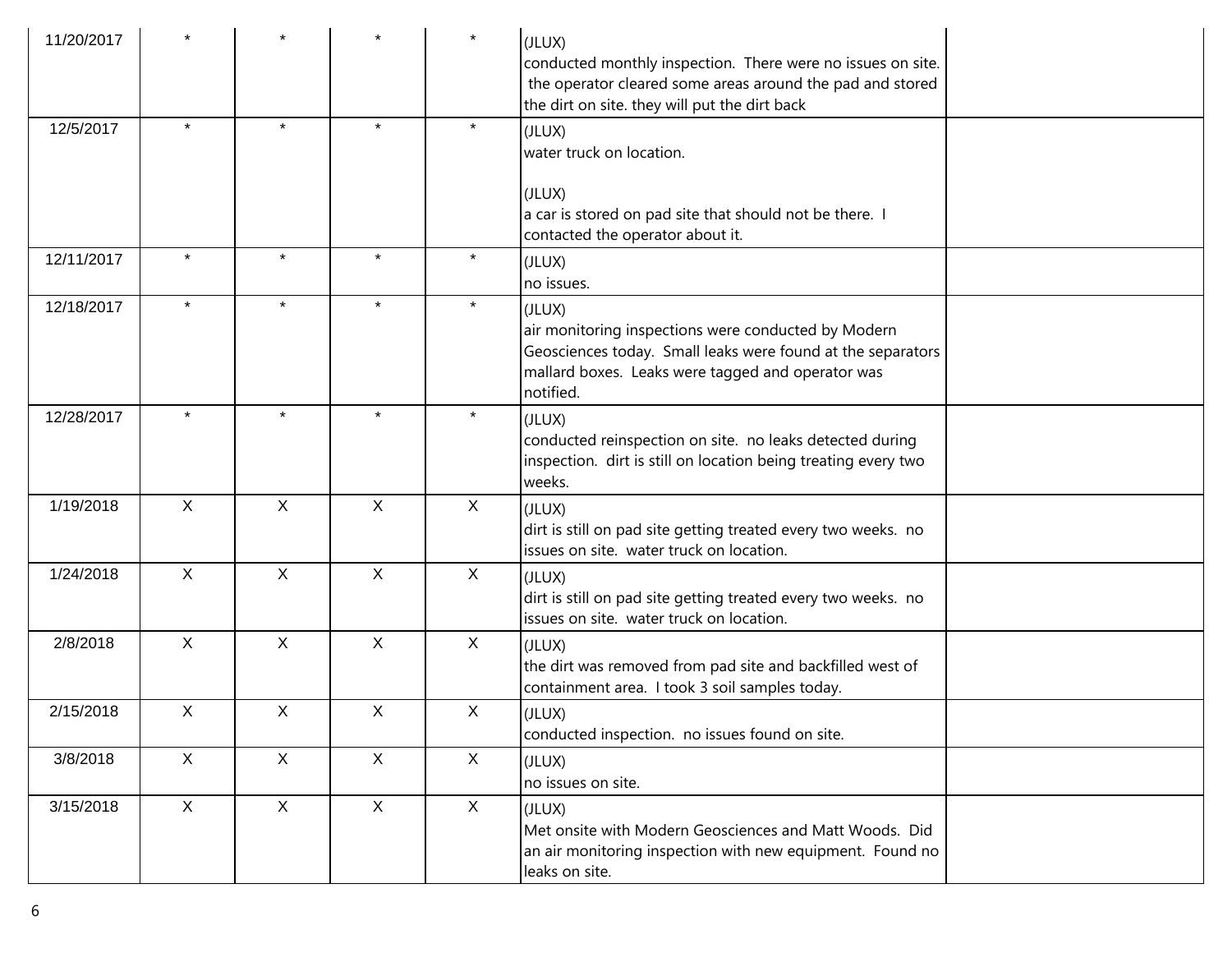| 3/21/2018  | X            | X            | X            | X            | (JLUX)<br>no issues on site.                                                                                                                                                                                       |
|------------|--------------|--------------|--------------|--------------|--------------------------------------------------------------------------------------------------------------------------------------------------------------------------------------------------------------------|
| 4/18/2018  | X            | $\mathsf{X}$ | $\mathsf{X}$ | X            | (JLUX)<br>pumper onsite. no leaks found during inspection.                                                                                                                                                         |
| 4/24/2018  | $\mathsf{X}$ | $\mathsf{X}$ | $\mathsf{X}$ | $\mathsf{X}$ | (JLUX)<br>no issues on site.                                                                                                                                                                                       |
| 5/24/2018  | $\mathsf{X}$ | $\mathsf{X}$ | $\mathsf{X}$ | $\mathsf{X}$ | (JLUX)<br>no issues on site.                                                                                                                                                                                       |
| 6/1/2018   | $\mathsf{X}$ | $\mathsf{X}$ | $\mathsf{X}$ | $\star$      | (JLUX)<br>Air monitoring inspections were conducted today with<br>Modern Geosciences. Small leaks were found at the<br>separators. Operator was notified of leaks. Pumper is<br>coming out to fix the leaks today. |
| 6/8/2018   | $\mathsf{X}$ | $\mathsf{X}$ | $\mathsf{X}$ | $\mathsf{X}$ | (JLUX)<br>Reinspection was conducted today. The leaks were fixed by<br>the operator (pumper).                                                                                                                      |
| 6/27/2018  | $\mathsf{X}$ | $\mathsf{X}$ | $\mathsf{X}$ | X            | (JLUX)<br>$ $ no issues on site                                                                                                                                                                                    |
| 6/29/2018  | $\mathsf{X}$ | $\mathsf{X}$ | $\mathsf{X}$ | $\mathsf{X}$ | (JLUX)<br>JP water truck on location.                                                                                                                                                                              |
| 7/19/2018  | $\mathsf{X}$ | $\mathsf{X}$ | $\mathsf X$  | $\mathsf{X}$ | (JLUX)<br>JP water truck on location.                                                                                                                                                                              |
| 7/31/2018  | $\mathsf{X}$ | $\mathsf{X}$ | $\mathsf{X}$ | X            | (JLUX)<br>no leaks on site.                                                                                                                                                                                        |
| 8/28/2018  | $\mathsf{X}$ | $\mathsf{X}$ | $\mathsf{X}$ | X            | (JLUX)<br>no issues.                                                                                                                                                                                               |
| 9/19/2018  | $\mathsf{X}$ | $\mathsf{X}$ | $\mathsf{X}$ | $\mathsf{X}$ | (JLUX)<br>no leaks found during inspection.                                                                                                                                                                        |
| 10/22/2018 | $\mathsf{X}$ | $\mathsf{X}$ | $\mathsf{X}$ | $\mathsf{X}$ | (JLUX)<br>no issues.                                                                                                                                                                                               |
| 10/30/2018 | $\mathsf X$  | X            | $\mathsf X$  | $\mathsf{X}$ | (JLUX)<br>no leaks found on site. pumper on site                                                                                                                                                                   |
| 11/13/2018 | X            | $\mathsf{X}$ | $\mathsf{X}$ | $\star$      | (JLUX)<br>Air monitoring inspections conducted today with Modern<br>Geosciences. Leaks found at separators. notified operator of<br>issues.                                                                        |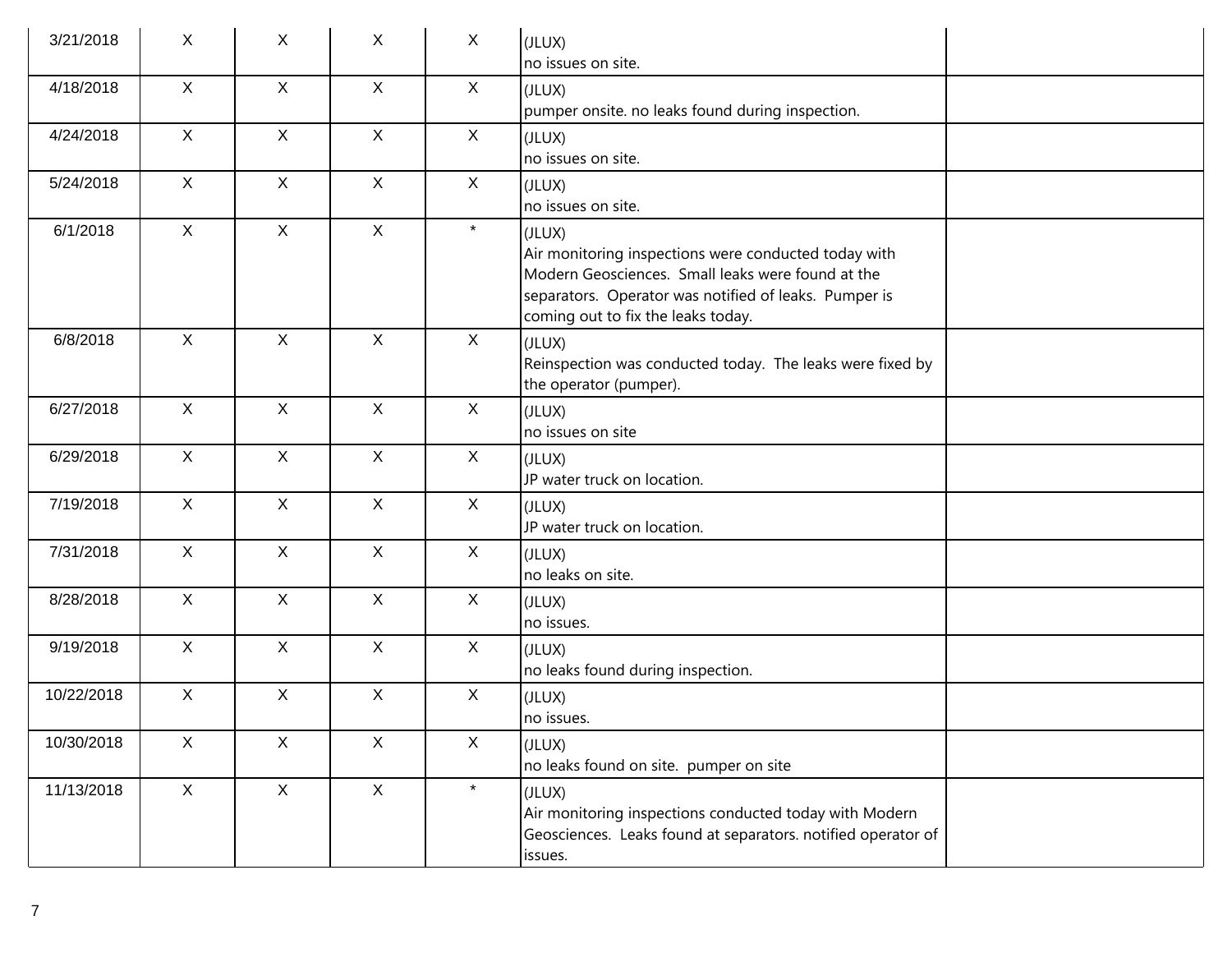| 11/28/2018 | X            | X            | $\mathsf{X}$ | $\mathsf{X}$ | (JLUX)<br>reinspection done. leaks were fixed by operator.                                                                                                                                                                       |  |
|------------|--------------|--------------|--------------|--------------|----------------------------------------------------------------------------------------------------------------------------------------------------------------------------------------------------------------------------------|--|
| 12/10/2018 | $\mathsf{X}$ | $\mathsf{X}$ | $\mathsf{X}$ | X            | (JLUX)<br>no leaks found on site. pumpers were out on site taking<br>tanks out of service and only using 2 tanks. Trucks were also<br>on location pulling water from containment area. NORM<br>stickers will be placed on tanks. |  |
| 1/24/2019  | $\mathsf{X}$ | $\mathsf{X}$ | $\mathsf{X}$ | X            | (JLUX)<br>no leaks found on site.                                                                                                                                                                                                |  |
| 2/12/2019  | $\mathsf{X}$ | $\mathsf{X}$ | $\mathsf{X}$ | $\mathsf{X}$ | (JLUX)<br>no leaks found on site.                                                                                                                                                                                                |  |
| 3/14/2019  | $\mathsf{X}$ | $\mathsf{X}$ | $\mathsf{X}$ | $\mathsf{X}$ | (JLUX)<br>no issues found onsite                                                                                                                                                                                                 |  |
| 4/10/2019  | $\mathsf{X}$ | $\mathsf{X}$ | $\mathsf{X}$ | $\mathsf{X}$ | (JLUX)<br>water truck on site. no leaks during inspection.                                                                                                                                                                       |  |
| 4/15/2019  | $\mathsf{X}$ | $\mathsf{X}$ | $\mathsf{X}$ | $\mathsf{X}$ | (JLUX)<br>no issues on site                                                                                                                                                                                                      |  |
| 5/16/2019  | $\mathsf{X}$ | $\mathsf{X}$ | $\mathsf{X}$ | $\mathsf{X}$ | (JLUX)<br>no issues on site.                                                                                                                                                                                                     |  |
| 5/17/2019  | $\mathsf{X}$ | $\mathsf{X}$ | $\mathsf X$  | $\mathsf X$  | (JLUX)<br>no issues on site                                                                                                                                                                                                      |  |
| 5/30/2019  | $\mathsf{X}$ | $\mathsf X$  | $\mathsf{X}$ | $\mathsf{X}$ | (JLUX)<br>no issues on site                                                                                                                                                                                                      |  |
| 6/12/2019  | $\mathsf{X}$ | $\mathsf{X}$ | $\mathsf{X}$ | $\mathsf{X}$ | (JLUX)<br>no issues on site.                                                                                                                                                                                                     |  |
| 6/27/2019  | $\mathsf{X}$ | $\mathsf{X}$ | $\mathsf{X}$ | $\star$      | (JLUX)<br>air monitoring inspection was conducted with Modern<br>Geosciences today. Leak was found on separator at the high<br>bleed valve and tagged. operator was notified of leak.                                            |  |
| 7/8/2019   | $\mathsf X$  | X            | $\mathsf{X}$ | X            | IULUX)<br>re-inspection was done today. operator was onsite and fixed<br>equipment that was tagged. compressor crew was on site<br>and fixed leaks that were at compressor. no other issues<br>were found during inspection.     |  |
| 7/18/2019  | X            | $\mathsf{X}$ | $\mathsf{X}$ | $\mathsf{X}$ | (JLUX)<br>no issues on site                                                                                                                                                                                                      |  |
| 9/4/2019   | $\mathsf{X}$ | $\star$      | $\mathsf{X}$ | $\mathsf X$  | no issues on site                                                                                                                                                                                                                |  |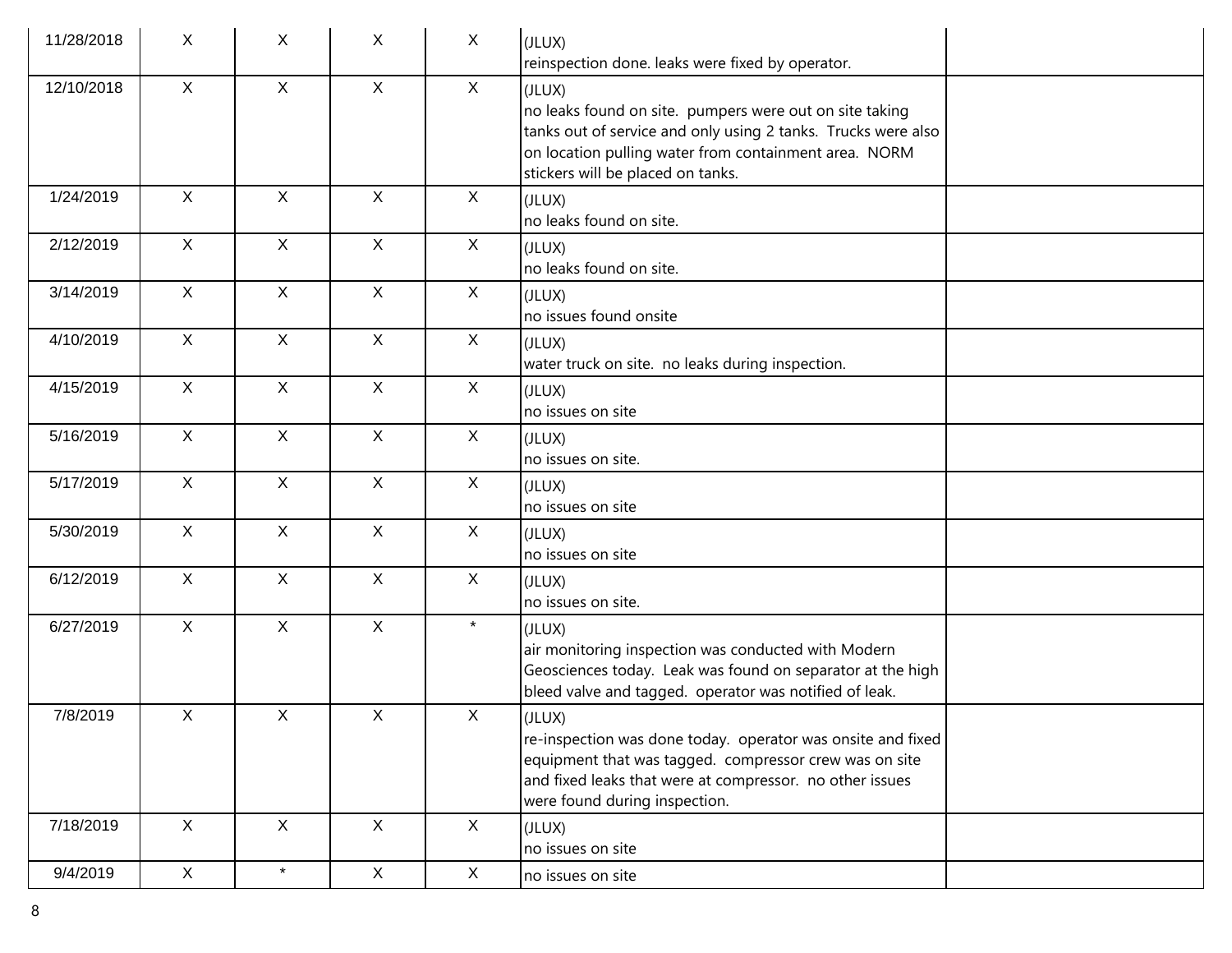| 9/12/2019  | X.           | X.           | X            | X            | no leaks found on site.                                                                                                                                                                                                                                                          |  |
|------------|--------------|--------------|--------------|--------------|----------------------------------------------------------------------------------------------------------------------------------------------------------------------------------------------------------------------------------------------------------------------------------|--|
| 10/7/2019  | X            | X            | X            | X            | no issues on site                                                                                                                                                                                                                                                                |  |
| 11/4/2019  | X            | X            | $\mathsf{X}$ | X            | Ino leaks found on site.                                                                                                                                                                                                                                                         |  |
| 11/12/2019 | $\star$      | $\star$      | $\mathsf{X}$ | $\star$      | no leaks found onsite. need to fix lease road near creek (pot<br>holes from washout). Need new no smoking signs on pad<br>site.                                                                                                                                                  |  |
| 12/9/2019  | $\mathsf{X}$ | $\mathsf{X}$ | $\mathsf{X}$ | $\mathsf{X}$ | no leaks found onsite.                                                                                                                                                                                                                                                           |  |
| 12/18/2019 | $\mathsf{X}$ | $\mathsf{X}$ | $\mathsf{X}$ | $\star$      | small leaks found at separators mallard boxes(snap valves).<br>The operator was notified of leaks and will be out on<br>location this afternoon to fix the leaks.                                                                                                                |  |
|            |              |              |              |              | disregard notes above. There were no leaks found on site<br>during air monitoring inspection with Modern Geosciences.                                                                                                                                                            |  |
| 12/20/2019 | $\star$      | $\star$      | $\star$      | $\star$      | reinspection done. leaks were fixed by operator.                                                                                                                                                                                                                                 |  |
| 1/9/2020   | $\mathsf{X}$ | X            | $\mathsf{X}$ | $\sf X$      | no leaks found during inspection.                                                                                                                                                                                                                                                |  |
| 1/24/2020  | $\mathsf{X}$ | $\mathsf{X}$ | $\mathsf{X}$ | $\sf X$      | no leaks found during inspection.                                                                                                                                                                                                                                                |  |
| 2/18/2020  | X            | X            | $\mathsf{X}$ | X            | no leaks found during inspection.                                                                                                                                                                                                                                                |  |
| 3/10/2020  | $\mathsf{X}$ | $\mathsf{X}$ | $\mathsf{X}$ | $\mathsf{X}$ | no issues on site.                                                                                                                                                                                                                                                               |  |
| 4/13/2020  | X            | X            | X            | X            | no issues found at time of inspection.                                                                                                                                                                                                                                           |  |
| 5/12/2020  | X            | $\mathsf{X}$ | $\mathsf{X}$ | $\mathsf{X}$ | no issues on site at time of inspection.                                                                                                                                                                                                                                         |  |
| 6/25/2020  | X            | X            | $\mathsf{X}$ | $\star$      | Air monitoring inspection conducted by Modern<br>Geosciences today. A leak was found at the separators and<br>the tanks water hauler hose connection. The pumper was<br>called out and fixed the leaks at the separators. The leak at<br>the connection will be fixed next week. |  |
| 7/1/2020   | $\mathsf{X}$ | X            | $\mathsf{X}$ | $\sf X$      | Reinspection done today. the hose connection valve at<br>AST's was replaced by operator. no other issues on site.                                                                                                                                                                |  |
| 7/20/2020  | $\mathsf{X}$ | $\mathsf{X}$ | $\mathsf X$  | X            | truck on location. working on compressor. no issues on site.                                                                                                                                                                                                                     |  |
| 8/11/2020  | X.           | X            | X            | X            | no issues on site at time of inspection.                                                                                                                                                                                                                                         |  |
| 8/24/2020  | $\mathsf{X}$ | $\mathsf{X}$ | $\mathsf{X}$ | $\mathsf{X}$ | Inspection done. no leaks at time of inspection.                                                                                                                                                                                                                                 |  |
| 9/21/2020  | X            | X            | $\mathsf{X}$ | X            | no issues on site. water hauler was onsite at time of<br>inspection. Also, compressor was being working on by<br>technician.                                                                                                                                                     |  |
| 10/13/2020 | X            | X            | X            | $\sf X$      | no leaks found at time of inspection today.                                                                                                                                                                                                                                      |  |
| 11/2/2020  | $\mathsf{X}$ | X            | X            | X            | no issues on site today.                                                                                                                                                                                                                                                         |  |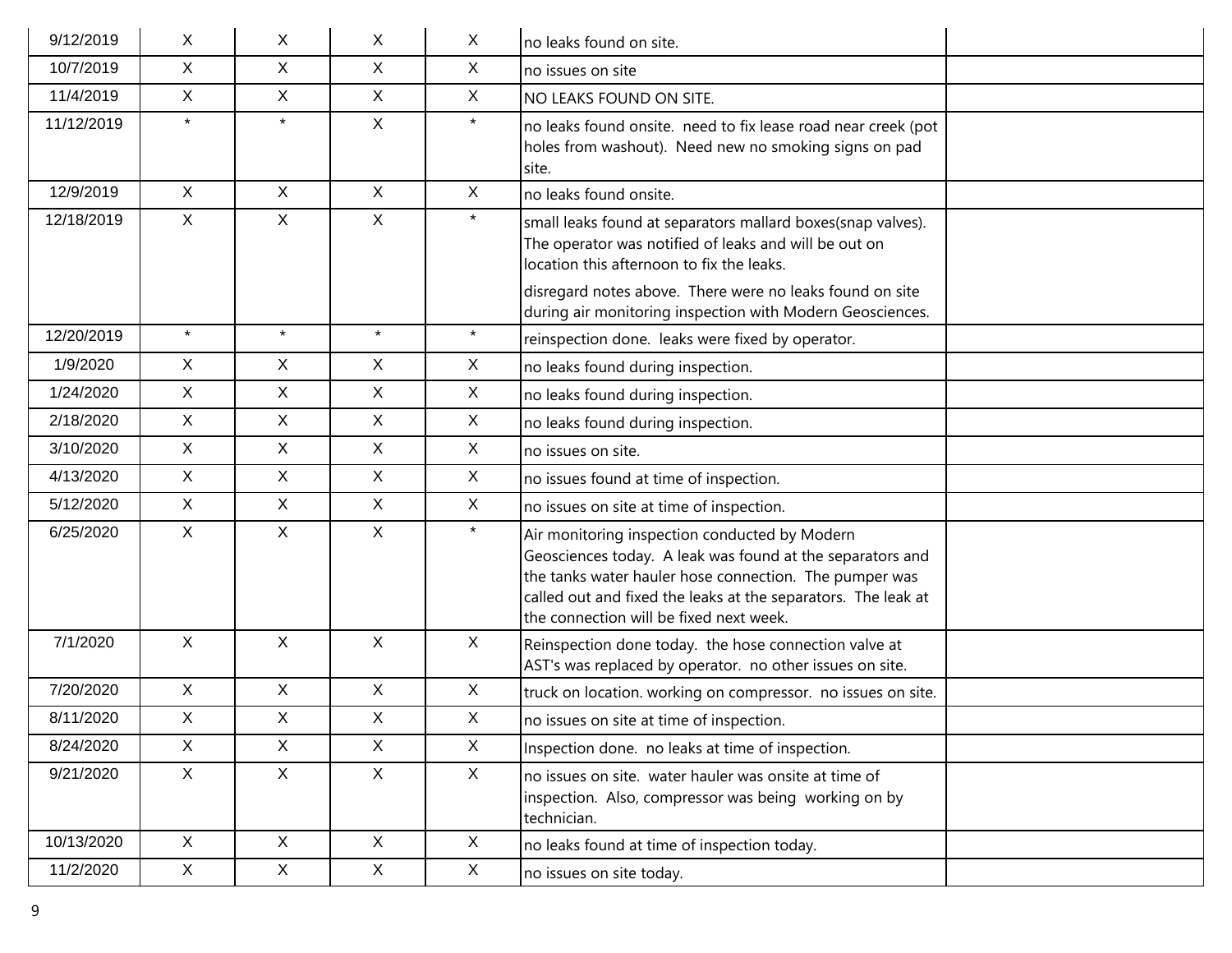| 12/3/2020  | Χ            | X            | X            | $\star$      | Conducted an air monitoring inspection today with Modern<br>Geosciences. The leaks at the separators were tagged by<br>Modern. A PM was being done on the compressor today<br>while inspecting the site. Water Truck was on location<br>during inspection. No other issues.      |                     |
|------------|--------------|--------------|--------------|--------------|----------------------------------------------------------------------------------------------------------------------------------------------------------------------------------------------------------------------------------------------------------------------------------|---------------------|
| 12/28/2020 | $\sf X$      | X            | X.           | X            | conducted reinspection today. the leaks were fixed on site<br>and no other issues were found.                                                                                                                                                                                    |                     |
| 1/11/2021  | $\mathsf{X}$ | $\mathsf{X}$ | $\mathsf{X}$ | X            | no issues on site.                                                                                                                                                                                                                                                               |                     |
| 1/25/2021  | $\mathsf{X}$ | $\mathsf{X}$ | $\mathsf{X}$ | X            | no issues on site. water on pad from rainfall.                                                                                                                                                                                                                                   |                     |
| 2/10/2021  | $\mathsf{X}$ | X            | $\mathsf{X}$ | X            | no issues on site.                                                                                                                                                                                                                                                               |                     |
| 3/19/2021  | $\mathsf{X}$ | $\mathsf{X}$ | $\mathsf{X}$ | $\mathsf{X}$ | no issues on site at time of inspection.                                                                                                                                                                                                                                         |                     |
| 4/26/2021  | $\mathsf{X}$ | X            | $\mathsf{X}$ | X            | Service Compressor trucks were onsite to work on<br>compressor. no issues were found on site.                                                                                                                                                                                    |                     |
| 5/5/2021   | $\mathsf{X}$ | $\mathsf{X}$ | $\mathsf{X}$ | $\mathsf{X}$ | no issues on site at time of inspection.                                                                                                                                                                                                                                         |                     |
| 6/3/2021   | $\mathsf{X}$ | $\mathsf{X}$ | X            | X            | no issues at time of inspection.                                                                                                                                                                                                                                                 |                     |
| 6/28/2021  | X            | $\mathsf{X}$ | X            | $\star$      | Conducted air monitoring inspection today with Modern<br>Geosciences. Small leaks were found at separators and at<br>compressor. Also, a small leak was coming from the AST<br>hose connection at the tanks. Operator was notified.                                              |                     |
| 7/13/2021  | X            | X            | X.           | X            | Conducted reinspection today. All the leaks were fixed by<br>the operator. No other issues were found during inspection.                                                                                                                                                         | passed reinspection |
| 8/16/2021  | $\mathsf{X}$ | $\mathsf{X}$ | $\mathsf{X}$ | $\mathsf{X}$ | no issues at time of inspection.                                                                                                                                                                                                                                                 |                     |
| 9/14/2021  | $\mathsf{X}$ | X            | $\mathsf{X}$ | $\mathsf X$  | no issues found during inspection.                                                                                                                                                                                                                                               |                     |
| 11/17/2021 | $\mathsf{X}$ | $\mathsf{X}$ | $\mathsf{X}$ | $\mathsf{X}$ | no issues at time of inspection today.                                                                                                                                                                                                                                           |                     |
| 12/9/2021  | $\mathsf{X}$ | X            | $\mathsf{X}$ | $\star$      | Air Monitoring inspection was conducted on Wednesday by<br>Modern Geosciences. During inspection a leak was detected<br>at separator inside containment. Conducted inspection<br>today and compressor crew was onsite working on<br>compressor. Operator was notified of issues. |                     |
| 12/13/2021 | X            | $\mathsf{X}$ | $\mathsf{X}$ | X            | leaks were fixed by operator. no other issues were detected<br>at time of inspection.                                                                                                                                                                                            | reinspection        |
| 1/5/2022   | X            | X            | X            | X            | no issues on site today.                                                                                                                                                                                                                                                         |                     |
| 2/8/2022   | X            | X            | $\mathsf{X}$ | X            | No issues at time of inspection today.                                                                                                                                                                                                                                           |                     |
| 3/8/2022   | $\mathsf{X}$ | X            | X            | X            | No issues on site today.                                                                                                                                                                                                                                                         |                     |